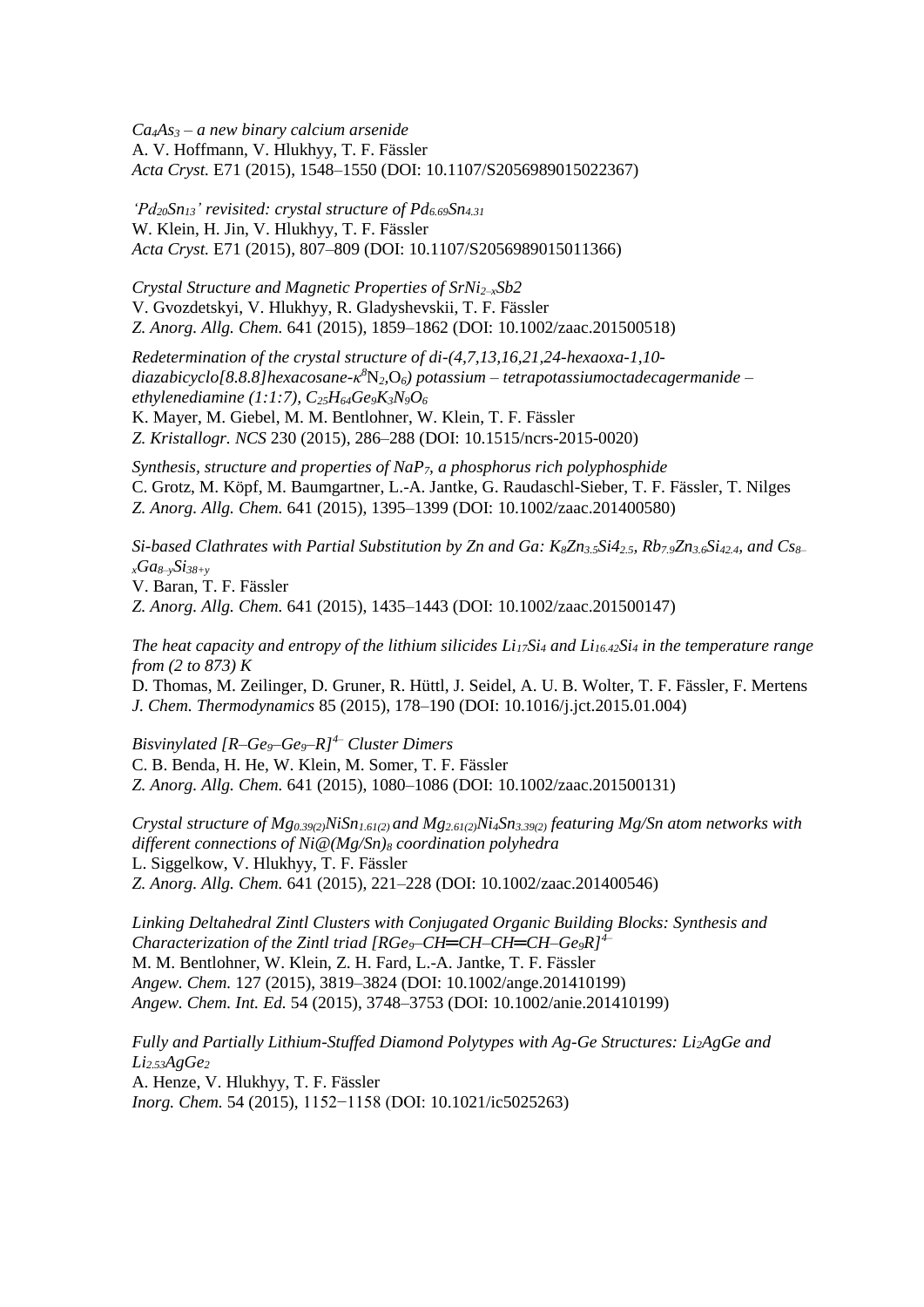*Silicon Nanoparticles by the Oxidation of [Si4] 4– - and [Si9] 4– -Containing Zintl Phases and Their Corresponding Yield* B. M. Nolan, T. Henneberger, M. Waibel, T. F. Fässler, S. M. Kauzlarich *Inorg. Chem.* 54 (2015), 396–401 (DOI: [10.1021/ic5027398\)](http://dx.doi.org/10.1021/ic5027398)

*On the formation of intermetalloid clusters: Titanocen(III)diammin as a versatile reactant towards nonastannide Zintl Clusters* C. B. Benda, M. Waibel, T. F. Fässler *Angew. Chem.* 127 (2015), 532–536 (DOI: [10.1002/ange.201407855\)](http://dx.doi.org/10.1002/ange.201407855) *Angew. Chem. Int. Ed.* 54 (2015), 522–526 (DOI: [10.1002/anie.201407855\)](http://onlinelibrary.wiley.com/doi/10.1002/anie.201407855/abstract)

*Reactivity of Liquid Ammonia Solutions of the Zintl Phase K12Sn17 towards Mesitylcopper(I) and Phosphinegold(I) Chloride*

C. B. Benda, M. Waibel, T. Koechner, T. F. Fässler *Chem. Eur. J.* 20 (2014), 16738–16746 (DOI: [10.1002/chem.201404594\)](http://dx.doi.org/10.1002/chem.201404594)

*Crystal structure of (4,7,13,16,21,24-hexaoxa-1,10-diazabicyclo[8.8.8]-hexacosane-κ <sup>8</sup>*N*2*,O*6) potassium-di-(1,4,7,10,13,16-hexaoxacyclo-octadecane-κ*O*6) potassium potassium nonastannide ethylenediamine sesquisolvate, [K([2.2.21]crypt)][K(18-crown-6)](2)[KSn9](en)1.5, C45H96K4N5O18Sn<sup>9</sup>* H. He, W. Klein, T. F. Fässler *Z. Kristallogr. NCS* 229 (2014), 407–410 (DOI: [10.1515/ncrs-2014-9039\)](http://dx.doi.org/10.1515/ncrs-2014-9039)

*Alkali metal extraction reactions with the silicides Li15Si<sup>4</sup> and Li3NaSi6: amorphous Si versus allo-Si* M. Zeilinger, L.-A. Jantke, L. M. Scherf, F. J. Kiefer, G. Neubüser, L. Kienle, A. J. Karttunen, S. Konar, U. Häussermann, T. F. Fässler *Chem. Mater.* 26 (2014), 6603−6612 (DOI: [10.1021/cm503371e\)](http://dx.doi.org/10.1021/cm503371e)

*The Reduction of Pyridine by K12Si<sup>17</sup> to the 4,4'-Bipyridine Radical Anion [C10H8N2] 1-· : Crystal Structure and Spectroscopic Characterization of [K([2.2.2]crypt)][C10H8N2]* C. B. Benda, T. F. Fässler *Z. Naturforsch.* 69b (2014), 1119–1123 (DOI: [10.5560/ZNB.2014-4213\)](http://dx.doi.org/10.5560/ZNB.2014-4213)

*Vibrational dynamics of the host framework in Sn clathrates* B. M. Leu, M. Sturza, M. Y. Hu, D. Gosztola, V. Baran, T. F. Fässler, E. E. Alp *Phys. Rev. B 90 (2014),* 104304 (DOI: [10.1103/PhysRevB.90.104304\)](http://dx.doi.org/10.1103/PhysRevB.90.104304)

*Endohedrally Filled [Ni@Sn9] 4– and [Co@Sn9] 5– Clusters in the Neat Solids Na12Ni1-xSn<sup>17</sup> and K13 <sup>x</sup>Co1-xSn17: Crystal Structure and <sup>119</sup>Sn Solid- State NMR Spectroscopy* V. Hlukhyy, S. Stegmaier, L. van Wüllen, T. F. Fässler *Chem. Eur. J.* 20 (2014), 12157–12164 (DOI: [10.1002/chem.201402318\)](http://dx.doi.org/10.1002/chem.201402318)

*Metal-Centered Zintl Ions Isolated by Direct Extraction from Endohedral Intermetallic Precursor: [Co@Sn9] 4- and [Co2@Sn17] 5-*

H. He, W. Klein, L.-A. Jantke, T. F. Fässler

*Z. Anorg. Allg. Chem.* 640 (2014), 2864–2870 (DOI: [10.1002/zaac.201400379\)](http://dx.doi.org/10.1002/zaac.201400379)

*Synthesis, structure and chemical bonding in CaCoSi* A. V. Hoffmann, V. Hlukhyy, T. F. Fässler *Z. Anorg. Allg. Chem.* (2014), 2881–2888 (DOI: [10.1002/zaac.201400356\)](http://dx.doi.org/10.1002/zaac.201400356)

*Structure and vibrational analyses of LiP<sup>15</sup>* N. Eckstein, L.-A. Jantke, T. F. Fässler, J. Mink, M. Drees, T. Nilges *Eur. J. Inorg. Chem.* (2014), 5135–5144 (DOI: [10.1002/ejic.201402383\)](http://dx.doi.org/10.1002/ejic.201402383)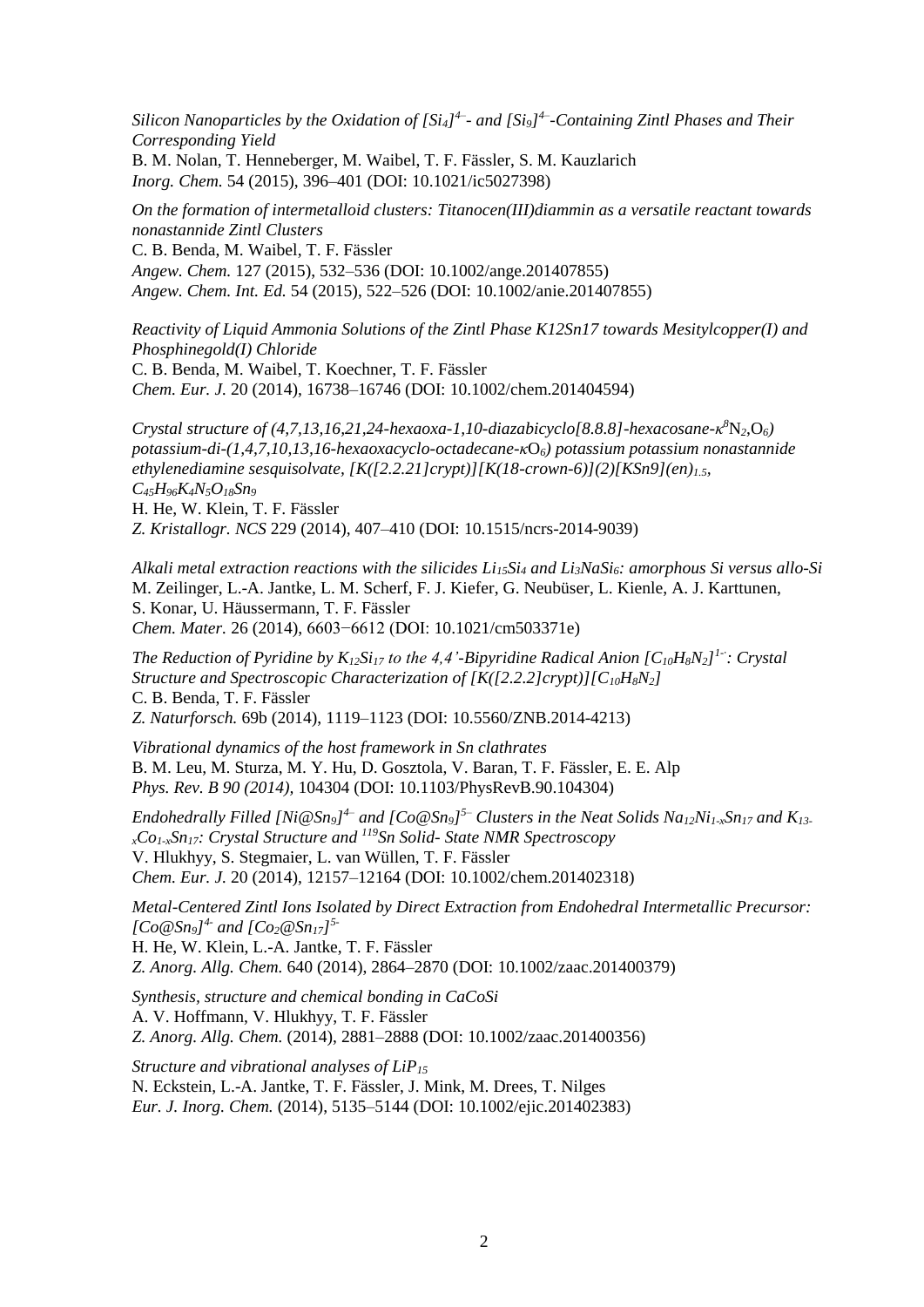*A combined metal-halide/metal flux syntheses route towards type-I clathrates - Crystal structures and thermoelectric properties of*  $A_8A_8S_8$  *(A = K, Rb, and Cs)* 

V. Baran, A. Senyshyn, A. J. Karttunen, A. Fischer, W. Scherer, G. Raudaschl-Sieber, T. F. Fässler *Chem. Eur. J.* 20 (2014), 15077–15088 (DOI: [10.1002/chem.201403416\)](http://dx.doi.org/10.1002/chem.201403416)

*Bi-Zn bond formation in liquid ammonia solution: [Bi-Zn-Bi]4– – a linear polyanion iso (valence) electronic to CO<sup>2</sup>*

C. B. Benda, T. Köchner, R. Schäper, S. Schulz, T. F. Fässler *Angew. Chem.* 126 (2014), 9090–9094 (DOI: [10.1002/ange.201404343\)](http://dx.doi.org/10.1002/ange.201404343) *Angew. Chem. Int. Ed.* 53 (2014), 8944–8948 (DOI: [10.1002/anie.201404343\)](http://dx.doi.org/10.1002/anie.201404343)

*Thermochemistry, Morphology, and Optical Characterization of Germanium Allotropes* J. V. Zaikina, E. Muthuswamy, K. I. Lilova, Z. M. Gibbs, M. Zeilinger, G. J. Snyder, T. F. Fässler,.A. Navrotsky, S. M. Kauzlarich *Chem. Mater.* 26 (2014), 3263−3271 (DOI: [10.1021/cm5010467\)](http://dx.doi.org/10.1021/cm5010467)

*Structural and Thermodynamic Similarities of Phases in the Li–Tt (Tt = Si, Ge) Systems: Redetermination of the Lithium-Rich Side of the Li–Ge Phase Diagram and Crystal Structures of Li17Si4.0−xGe<sup>x</sup> for x = 2.3, 3.1, 3.5, and 4 as well as Li4.1Ge* M. Zeilinger T. F. Fässler *Dalton Trans. 43 (2014), 14959–14970* (DOI: [10.1039/C4DT00743C\)](http://dx.doi.org/10.1039/C4DT00743C)

*Von salzartigen Metallen zu maßgeschneiderten Nanoteilchen* S. Dehnen, T. F. Fässler *Spektrum der Wissenschaft,* 3 (2014), 72–81

*(1,4,7,10,13,16-Hexaoxacyclooctadecane-κ 6 )bis(tetrahydrofuran-κO)potassium bis[(1,2,3,4-η) anthracene]cobalt(–I) tetrahydrofuran monosolvate* H. He, W. Klein, T. F. Fässler *Acta Cryst.* E70 (2014), m9–m10 (DOI: [10.1107/S1600536813032510\)](http://dx.doi.org/10.1107/S1600536813032510)

*Li18Na2Ge<sup>17</sup> – A Compound Demonstrating Cation Effects on Cluster Shapes and Crystal Packing in Ternary Zintl Phases* L. M. Scherf, M. Zeilinger, T. F. Fässler *Inorg. Chem.* 53 (2014), 2096−2101 (DOI: [10.1021/ic4027046\)](http://dx.doi.org/10.1021/ic4027046)

*[Bi4] 6– – The Zintl Anion with the Highest Charge per Atom Obtained from Solution* C. B. Benda, T. F. Fässler *Z. Anorg. Allg. Chem.* 640 (2014), 40–45 (DOI: [10.1002/zaac.201300464\)](http://dx.doi.org/10.1002/zaac.201300464)

*Semiconducting Clathrates Meet Gas Hydrates: Xe24[Sn136]* A. J. Karttunen, T. F. Fässler *Chem. Eur. J.* 20 (2014), 6693–6698 (DOI: [10.1002/chem.201402251\)](http://dx.doi.org/10.1002/chem.201402251)

 $C_{60}$ <sup>3–</sup> versus  $C_{60}$ <sup>4–</sup> / $C_{60}$ <sup>2–</sup> – Synthesis and Characterization of Five Salts Containing Discrete Fullerene *Anions*

M. B. Boeddinghaus, W. Klein, B. Wahl, P. Jakes, R. A. Eichel, T. F. Fässler *Z. Anorg. Allg. Chem.* 640 (2014), 701–712 (DOI: [10.1002/zaac.201300607\)](http://dx.doi.org/10.1002/zaac.201300607)

*Probing the Zintl-Klemm Concept: A combined experimental and theoretical charge density study of the Zintl phase CaSi.*

I. M. Kurylyshyn, T. F. Fässler, A. Fischer, C. Hauf, G. Eickerling, M. Presnitz, W. Scherer *Angew. Chem.* 126 (2014), 3073–3077 (DOI: [10.1002/ange.201308888\)](http://dx.doi.org/10.1002/ange.201308888) *Angew. Chem.* 53 (2014), 3029–3032 (DOI: [10.1002/anie.201308888\)](http://dx.doi.org/10.1002/anie.201308888)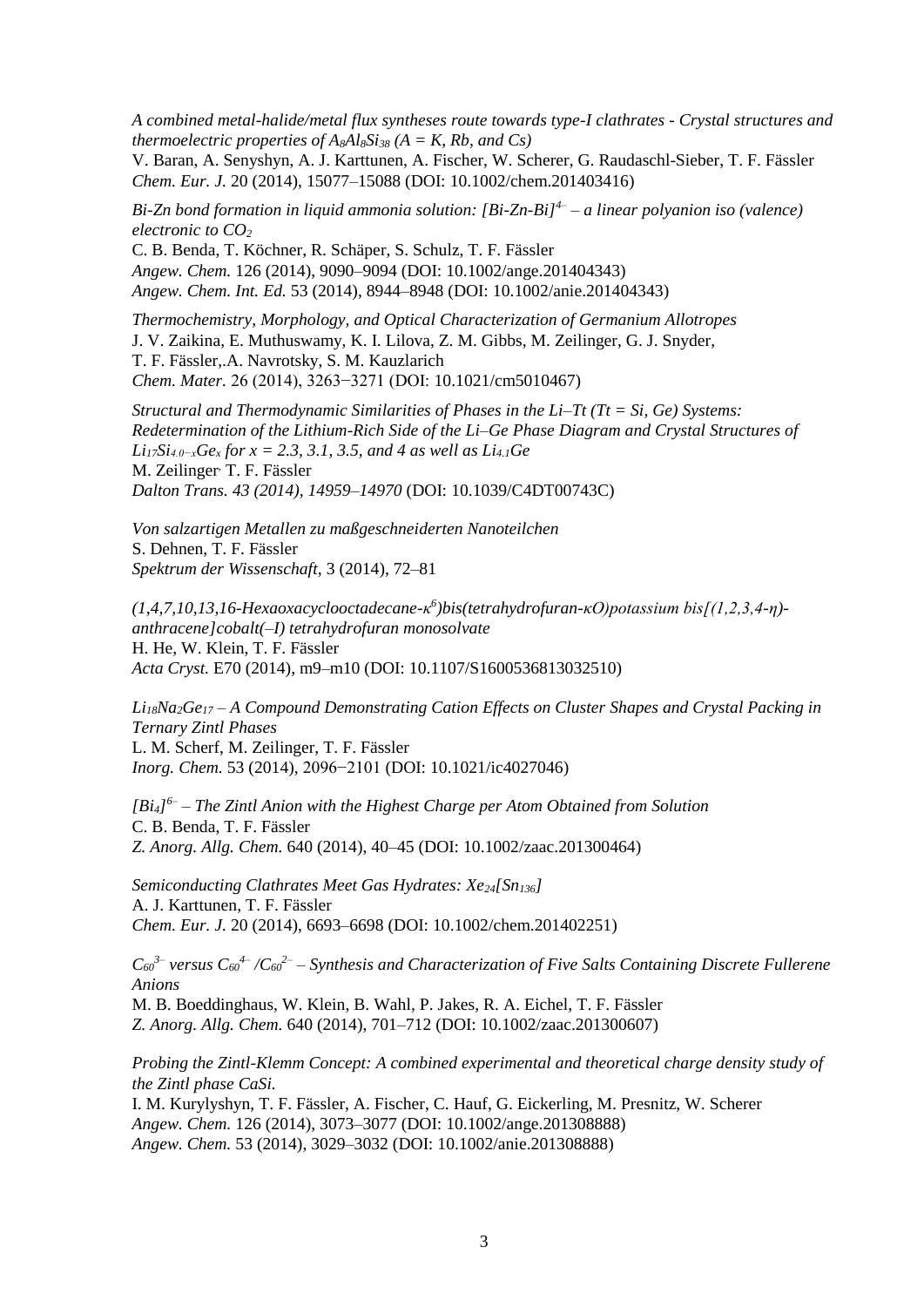*Revision of the Li13Si<sup>7</sup> structure* M. Zeilinger, T. F. Fässler *Acta Cryst.* E69 (2013), i81–i82 (DOI: [10.1107/S1600536813029759\)](http://dx.doi.org/10.1107/S1600536813029759)

*Synthesis and Crystal Structure of a Salt Containing <sup>∞</sup> 1 {Zn[trans-μ2(η<sup>3</sup> :η<sup>3</sup> -Ge9)]}2– Anions – A new Polymer with Ge<sup>9</sup> Zintl Clusters Bridged by Zn Atoms* C. B. Benda, R. Schäper, S. Schulz, T. F. Fässler *Eur. J. Inorg. Chem.* (2013), 5964–5968 (DOI: [10.1002/ejic.201301122\)](http://dx.doi.org/10.1002/ejic.201301122)

*NaRb7(Si4−xGex)<sup>2</sup> - Soluble Zintl Phases Containing Heteroatomic Tetrahedral [Si4−xGex] 4−Clusters* M. Waibel, O. Pecher, B. Mausolf, F. Haarmann, T. F. Fässler *Eur. J. Inorg. Chem.* 2013 (2013), 5541–5546 (DOI: [10.1002/ejic.201300943b\)](http://dx.doi.org/10.1002/ejic.201300943)

*Revision of the Li–Si Phase Diagram: Discovery and Single Crystal X-ray Structure Determination of the High Temperature Phase Li4.11Si* M. Zeilinger, I. M. Kurylyshyn, U. Häussermann, T. F. Fässler *Chem. Mater.* 25 (2013), 4623−4632 (DOI: [10.1021/cm4029885\)](http://dx.doi.org/10.1021/cm4029885)

*Stabilizing the Phase Li<sub>15</sub>Si<sub>4</sub></sub> <i>through Lithium-Aluminum Substitution in Li<sub>15</sub><sub><i>-x*</sub>Al<sub>*x*</sub>Si<sub>4</sub></sub> (0.4 < *x* < 0.8) – *Single Crystal X-ray Structure Determination of Li15Si<sup>4</sup> and Li14.37Al0.63Si<sup>4</sup>* M. Zeilinger, V. Baran, L. van Wüllen, U. Häussermann, T. F. Fässler *Chem. Mater.* 25 (2013), 4113−4121 (DOI: [10.1021/cm402721n\)](http://dx.doi.org/10.1021/cm402721n)

*Synthesis of Large Single Crystals and Thermoelectrical Properties of the Type-I Clathrate K8Zn4Sn<sup>42</sup>* V. Baran, A. Fischer, W. Scherer, T. F. Fässler *Z. Anorg. Allg. Chem.* 639 (2013), 2125–2128 (DOI: [10.1002/zaac.201300383\)](http://dx.doi.org/10.1002/zaac.201300383)

*Synthesis, structure and chemical bonding of CaFe2−xRhxSi<sup>2</sup> (x = 0, 1.32,and 2) and SrCo2Si<sup>2</sup>* V. Hlukhyy, A. V. Hoffmann, T. F. Fässler *J. Solid State Chem.* 203 (2013), 232–239 (DOI: [10.1016/j.jssc.2013.04.033\)](http://dx.doi.org/10.1016/j.jssc.2013.04.033)

*Structural Principles and Thermoelectric Properties of Polytypic Group 14 Clathrate-II Frameworks* A. J. Karttunen, T. F. Fässler *ChemPhysChem.* 14 (2013), 1807–1817 (DOI: [10.1002/cphc.201300133\)](http://dx.doi.org/10.1002/cphc.201300133)

*First Incorporation of the Tetrahedral [Sn4] 4− Cluster into a Discrete Solvate Na4[Sn4] · (NH3)<sup>13</sup> from Solutions of Na4Sn<sup>4</sup> in Liquid Ammonia* M. Waibel, T. F. Fässler *Z. Naturforsch.* 68b (2013), 732–734 (DOI: [10.5560/ZNB.2013-3087\)](http://dx.doi.org/10.5560/ZNB.2013-3087)

*LiBSi2: A Tetrahedral Semiconductor Framework from Boron and Silicon Atoms Bearing Lithium Atoms in the Channels* M. Zeilinger, L. van Wüllen, D. Benson, V. F. Kranak, S. Konar, T. F. Fässler, U. Häussermann *Angew. Chem.* 125 (2013), 6094–6098 (DOI: [10.1002/ange.201301540\)](http://dx.doi.org/10.1002/ange.201301540) *Angew. Chem. Int. Ed.* 52 (2013), 5978–5982 (DOI: [10.1002/anie.201301540\)](http://dx.doi.org/10.1002/anie.201301540)

*Single crystal growth and thermodynamic stability Li17Si<sup>4</sup>* M. Zeilinger, D. Benson, U. Häussermann, T. F. Fässler *Chem. Mater.* 25 (2013), 1960−1967 (DOI: [10.1021/cm400612k\)](http://dx.doi.org/10.1021/cm400612k)

*Tetrahedral Framework Structures: Polymorphic Phase Transition with Reorientation of Hexagonal Helical Channels in the Zintl Compound Na2ZnSn<sup>5</sup> and its Relation to Na5Zn2+xSn10−x* S. Stegmaier, S.-J. Kim, A. Henze, T. F. Fässler *J. Am. Chem. Soc.* 135 (2013), 10654–10663 (DOI: [10.1021/ja401043b\)](http://dx.doi.org/10.1021/ja401043b)